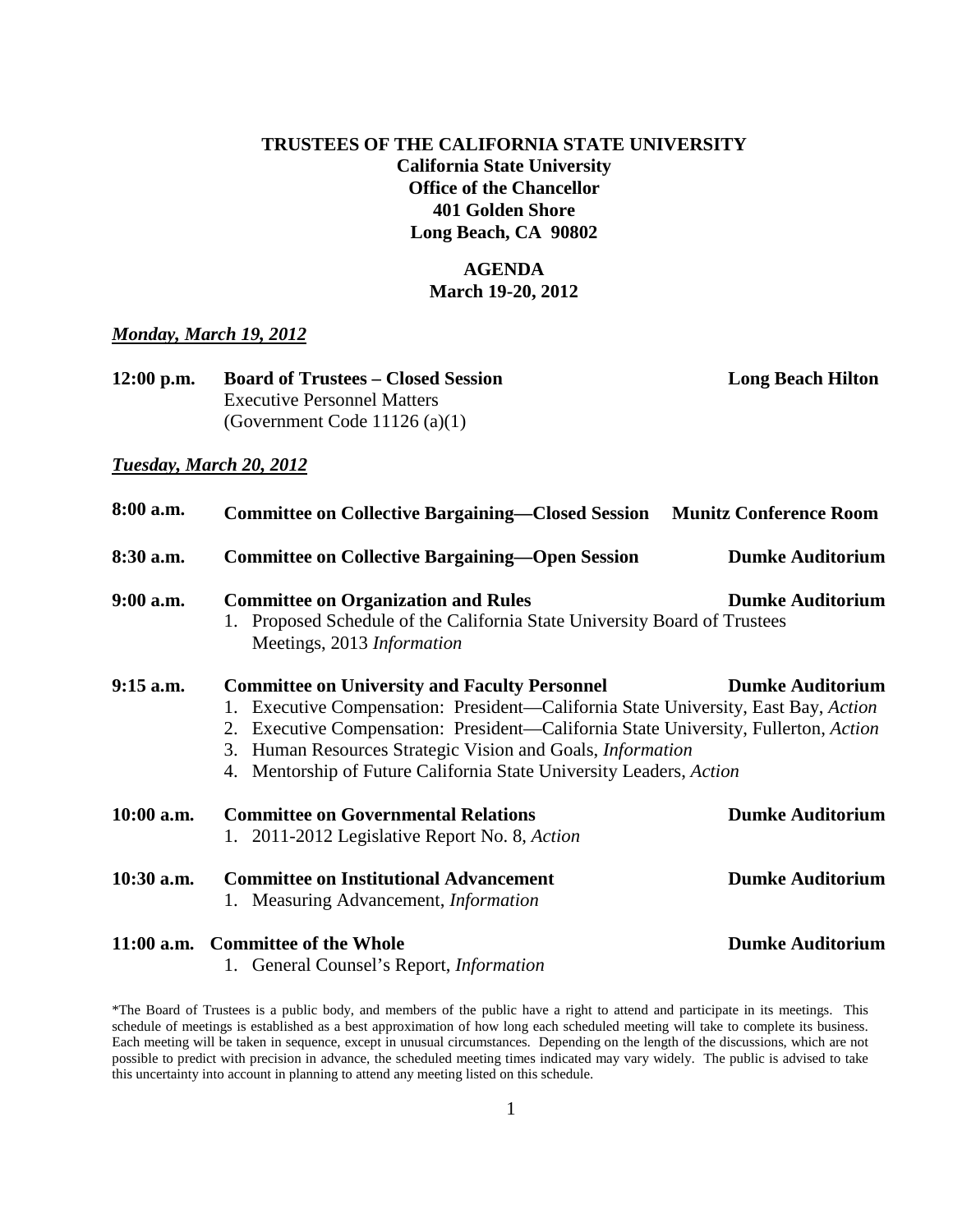#### 2

# **11:15 a.m. Committee on Campus Planning, Buildings and Grounds Dumke Auditorium**

- 1. Amend the 2011-2012 Capital Outlay Program, Non-State Funded, *Action*
- 2. Status Report on the 2012-2013 State Funded Capital Outlay Program, *Information*

### **12:00 p.m. Luncheon**

# **1:00 p.m. Committee on Audit Dumke Auditorium**

- 1. Status Report on Current and Follow-up Internal Audit Assignments, *Information*
- 2. Status Report on Corrective Action for the Findings in the California State University A-133 Single Audit Reports and Auxiliary Organization Audit Reports for the Fiscal Year Ended June 30, 2011, *Information*

# **1:15 p.m.** Committee on Educational Policy **Dumke Auditorium**

- 1. Update on SB 1440: Student Transfer Achievement Reform Act (STAR), *Information*
- 2. Cal State Online: Start Up, Status and Vision, *Information*
- 3. Digital Textbooks: The California State University's Affordability Strategy for Student Success, *Information*

# **2:15** p.m. Committee on Finance **Dumke Auditorium**

- 1. Report on the Support Budget 2012-2013 and 2013-2014 Fiscal Years, *Information*
- 2. Report on Governor's 2012-2013 Cal-Grant Budget Proposals, *Information*
- 3. Approval to Issue Trustees of the California State University, Systemwide Revenue Bonds and Related Debt Instruments for One Project, *Action*
- 4. Proposed Title 5 Revision: Dissolution of Auxiliary Organizations, *Information*

# **3:45 p.m. Board of Trustees Dumke Auditorium**

- 1. Conferral of Title of President Emeritus: Milton A. Gordon, *Action*
- 2. Conferral of Title of President Emeritus: Jolene Koester, *Action*
- 3. Election of Five Members to Committee on Committees for 2012/2013, *Action*

# **Call to Order and Roll Call**

**Public Comment**

**Chair's Report**

**Chancellor's Report**

**Report of the California State University Alumni Council:** *President—Guy Heston*

**Report of the California State Student Association:** *President—Gregory Washington*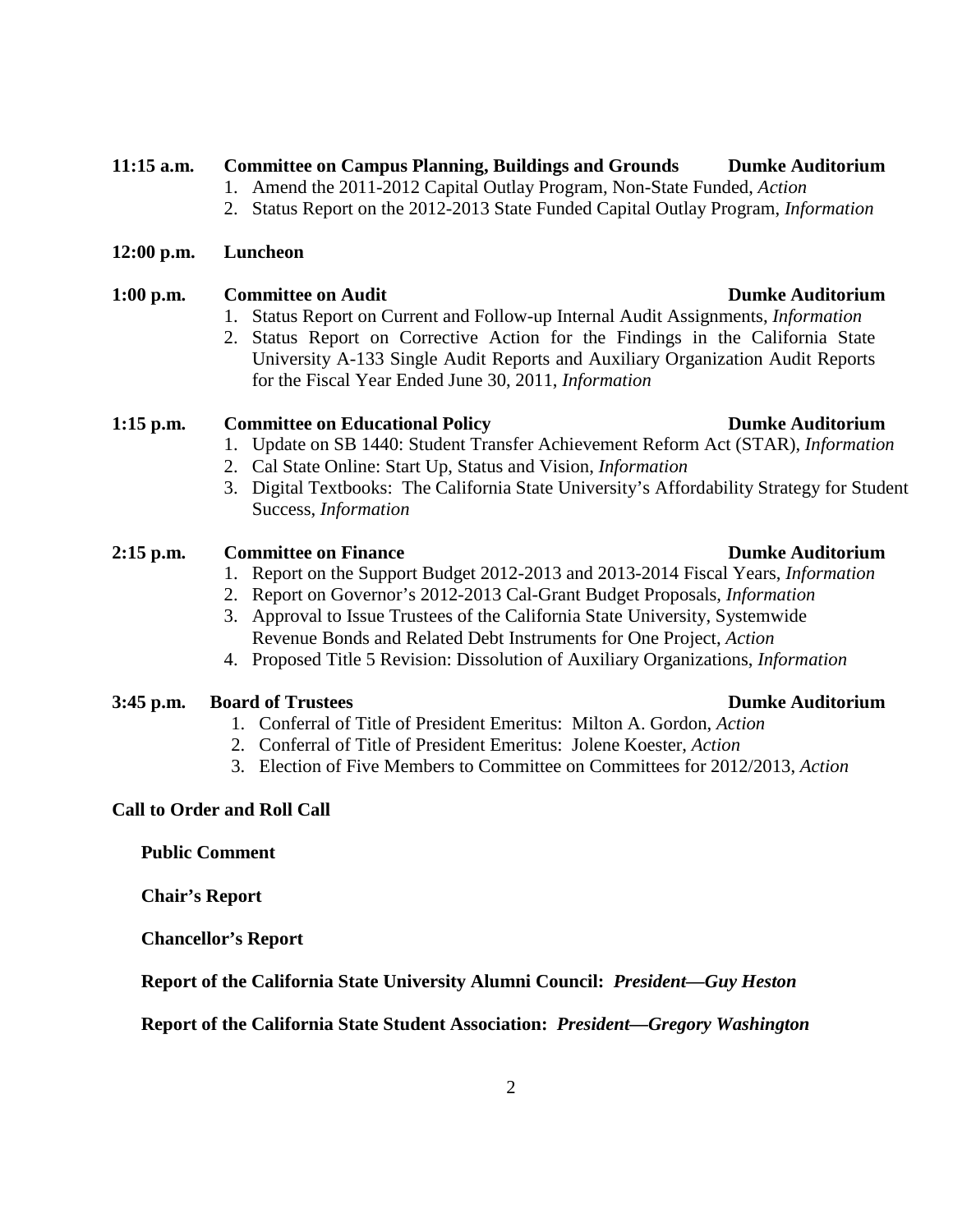### **Report of the Academic Senate CSU:** *Chair—James Postma*

### **Approval of Minutes of Board of Trustees' Meeting of January 25, 2012**

#### **Board of Trustees**

- 1. Conferral of Title of President Emeritus: Milton A. Gordon
- 2. Conferral of Title of President Emeritus: Jolene Koester
- 3. Election of Five Members to Committee on Committees for 2012/2013

#### **Committee Reports**

#### **Committee on Collective Bargaining:** *Chair—Lou Monville*

#### **Committee on Organization and Rules:** *Chair—Glen O. Toney*

#### **Committee on University and Faculty Personnel:** *Chair—Kenneth Fong*

- 1. Executive Compensation: President—California State University, East Bay
- 2. Executive Compensation: President—California State University, Fullerton
- 4. Mentorship of Future California State University Leaders

#### **Committee on Governmental Relations:** *Chair—Carol R. Chandler*

1. 2011-2012 Legislative Report No. 8

#### **Committee on Institutional Advancement:** *Chair—Melinda Guzman*

#### **Committee of the Whole:** *Acting Chair—William Hauck*

# **Committee on Campus Planning, Buildings and Grounds:** *Vice Chair—Linda Lang*

1. Amend the 2011-2012 Capital Outlay Program, Non-State Funded

#### **Committee on Audit:** *Chair—Henry Mendoza*

#### **Committee on Educational Policy:** *Chair—Debra S. Farar*

#### **Committee on Finance:** *Chair—William Hauck*

3. Approval to Issue Trustees of the California State University, Systemwide Revenue Bonds and Related Debt Instruments for One Project